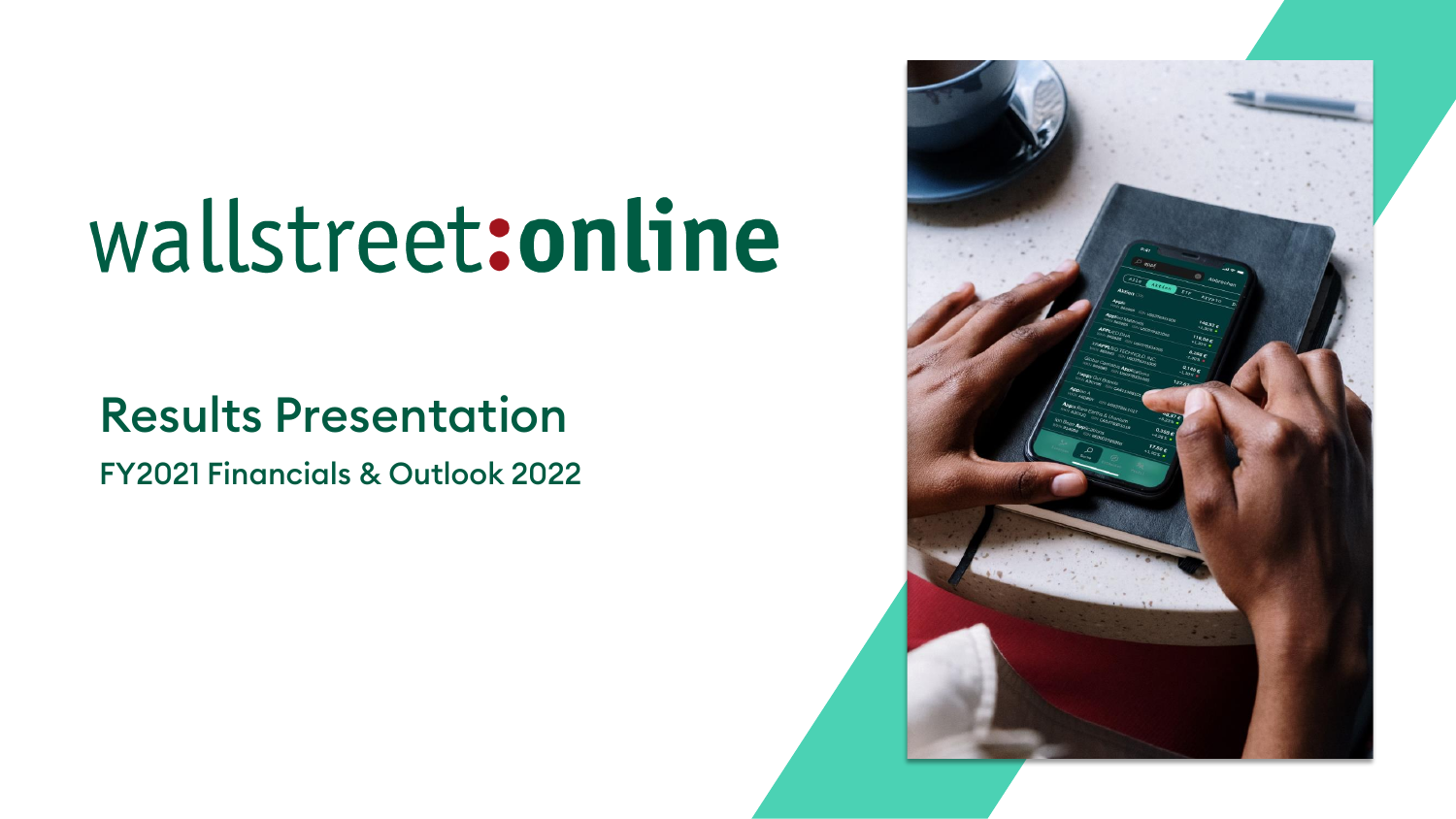# Disclaimer

This presentation has been prepared by wallstreet:online AG ("wallstreet:online") and comprises the written materials/slides for a presentation concerning wallstreet:online, its group companies and the product Smartbroker. By attending this presentation and/or reviewing the slides you agree to be bound by the following conditions. The distribution of this document in certain jurisdictions may be restricted by law and persons into whose possession this document comes should inform themselves about, and observe, any such restrictions. This presentation is for information purposes only and the information contained herein (unless otherwise indicated) 1 has been provided by wallstreet:online. It does not constitute an offer to sell or the solicitation, inducement or an offer to buy shares in wallstreet:online or any other securities. Further, it does not constitute a recommendation by wallstreet:online or any other party to sell or buy shares in wallstreet:online or any other securities and should not be treated as giving investment, legal, accounting, regulatory, taxation or other advice. This presentation has been prepared without reference to any should not be treated as giving investment, legal, accounting, regulatory, taxation or other advice. This presentation has been prepared without reference to any<br>particular investment objectives, financial situation, taxat stockbroker, bank manager, legal adviser, accountant, taxation adviser or other independent financial adviser. The information contained in this presentation has not been independently verified, and no representation or warranty, express or implied, is made as to the fairness, accuracy, completeness or correctness of the information contained herein and no reliance should be placed on it. To the extent permitted by applicable law, none of wallstreet:online or any of its affiliates, advisers, connected 3 persons or any other person accept any liability for any loss howsoever arising (in negligence or otherwise), directly or indirectly, from this presentation or its contents or otherwise arising in connection with this presentation. No representation or warranty, either express or implied, is provided in relation to the accuracy, completeness or reliability of the information contained herein. This presentation contains forward-looking statements that are subject to risks and uncertainties. Statements contained reimbility of the imormation contained nerein. This presentation contains forward-looking statements that are subject to risks and uncertainties. Statements contained<br>herein that are not statements of historical fact may b "intend," "estimate," "may" or similar expressions, we are making forward-looking statements. You should not rely on forward-looking statements because they are subject to a number of assumptions concerning future events, and are subject to a number of uncertainties and other factors, many of which are outside of our control, that could cause actual results to differ materially from those indicated. These factors include, but are not limited to, the following: (i) market risks: principally economic price and volume developments; (ii) dependence on performance of major customers and industries, (iii) our level of debt, management of interest rate risk; (iv) costs associated with regulation relating to providing financial services; (v) inflation, interest rate levels and fluctuations in exchange rates; (vi) general economic, political and business conditions and existing and future governmental regulation; and (vii) the effects of competition. Any assumptions, views or opinions (including statements, projections, forecasts or other forward-looking statements) contained in this presentation represent the assumptions, views or opinions of wallstreet:online as of the date indicated and are subject to change without notice. wallstreet:online neither intends, nor assumes any obligation, unless required by law, to update or revise these assumptions, views or opinions in light of developments which differ from those anticipated. All information not separately sourced is from internal company data and estimates. Any data relating to past performance contained herein is no indication as to future performance. The information in this presentation is not intended to predict actual results, and no assurances are given with respect thereto.

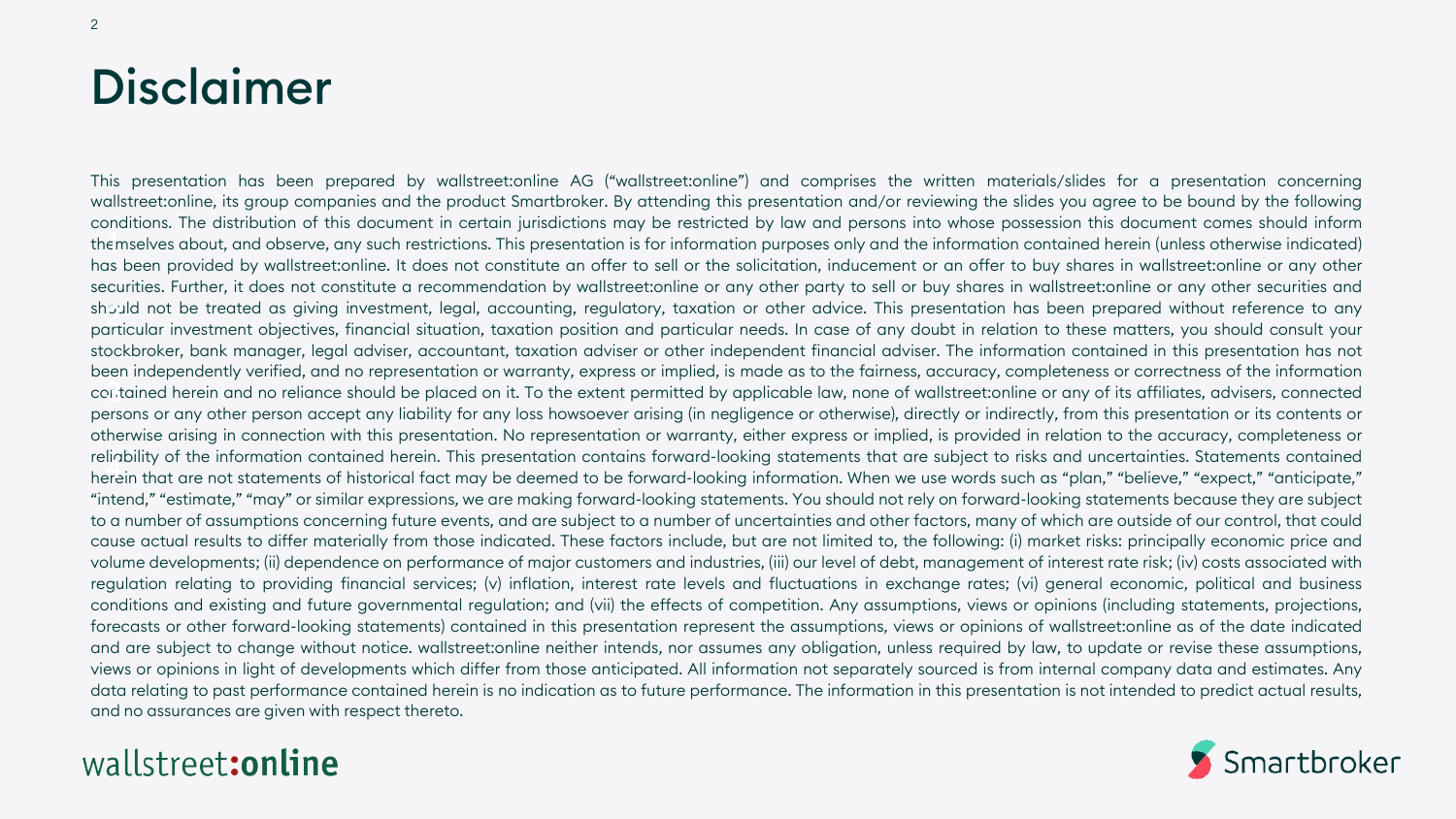# Redefining Digital Investing Unique Combination of Digital Brokerage & Relevant Financial Information

Transaction: Smartbroker

The largest neo broker operator by assets under custody in Germany



Media

The largest publisher-independent financial portal operator

Host of the largest finance community across German-speaking Europe

#### One of Germany's leading digital personal finance and investment platforms – across most asset classes and investment strategies.

20+yrs market experience | 100% digital | No stores – no hidden costs | Full service | Leading by technology | In-house development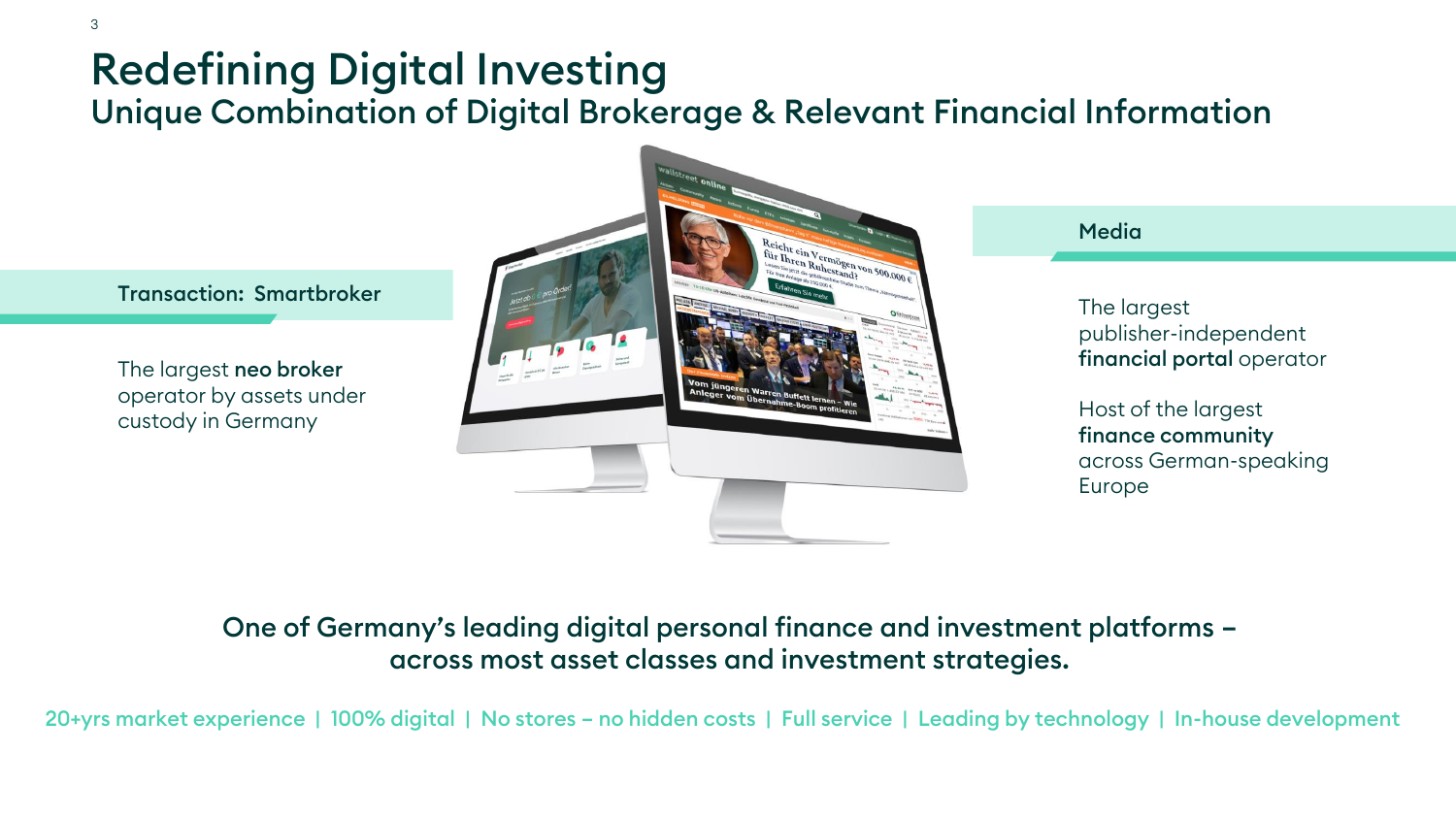## 2021 Financial Statements Basis of Preparation

- Consolidated and Single-Entity Accounts based on German HGB
- Unqualified audit opinions received from EY
- Main audit activities were conducted by EY during March to May 2022
- Key audit areas: audit of wallstreet:online capital AG (by KPMG), initial full consolidation, revenue recognition, fixed assets (Smartbroker), carrying amounts of investments
- Proforma figures 2021: wallstreet:online capital AG fully consolidated as of 1 January 2021 (values based on management information system) Audited financial statements: wallstreet:online capital AG fully consolidated as of 1 August 2021 (HGB)
- Material entities include: wallstreet:online capital AG (Smartbroker operator), wallstreet:online AG, Ariva AG, ABC New Media AG, Markets Inside Media GmbH

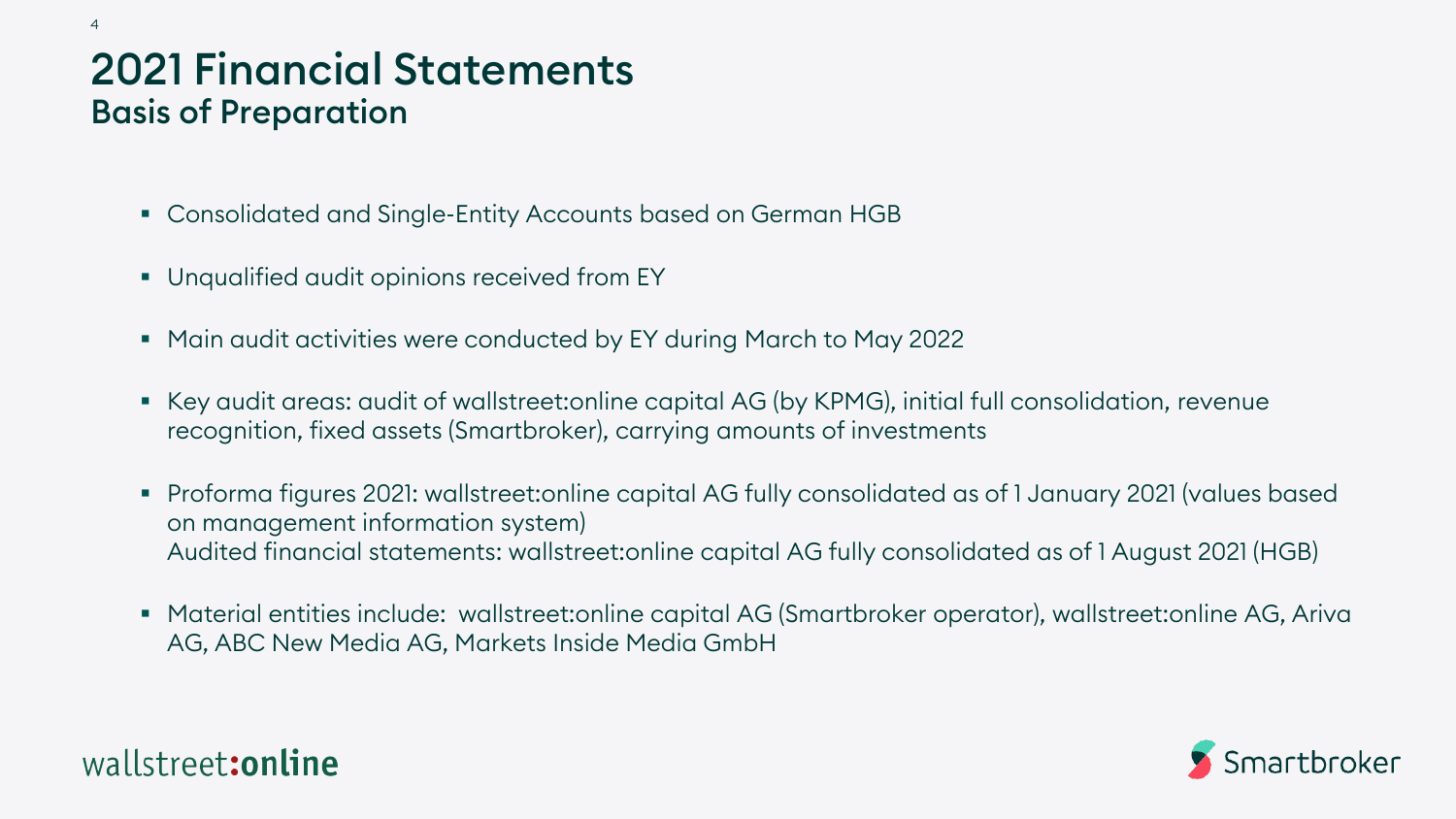## 2021 Pro Forma Revenue Split & Operational KPIs Brokerage expanding share to over 30%

| in $\epsilon$ m     | 2021 | 2020 | Change in % |
|---------------------|------|------|-------------|
| Revenue             | 51.4 | 28.2 | $+82%$      |
| thereof Media       | 35.5 | 26.9 | $+32%$      |
| thereof Transaction | 15.9 | 1.3  | n/a         |

|                                                             | 2021 | 2020 | Change in % |
|-------------------------------------------------------------|------|------|-------------|
| Brokerage accounts (in k)                                   | 246  |      | $+110%$     |
| Assets under custody (in $\in$ bn)                          | 8.8  | 4.3  | $+105%$     |
| $\varnothing$ Assets under custody per account (in $\in$ k) | 36   | 37   | (3%)        |
| Ø Trades per account                                        | 29   | 29   |             |

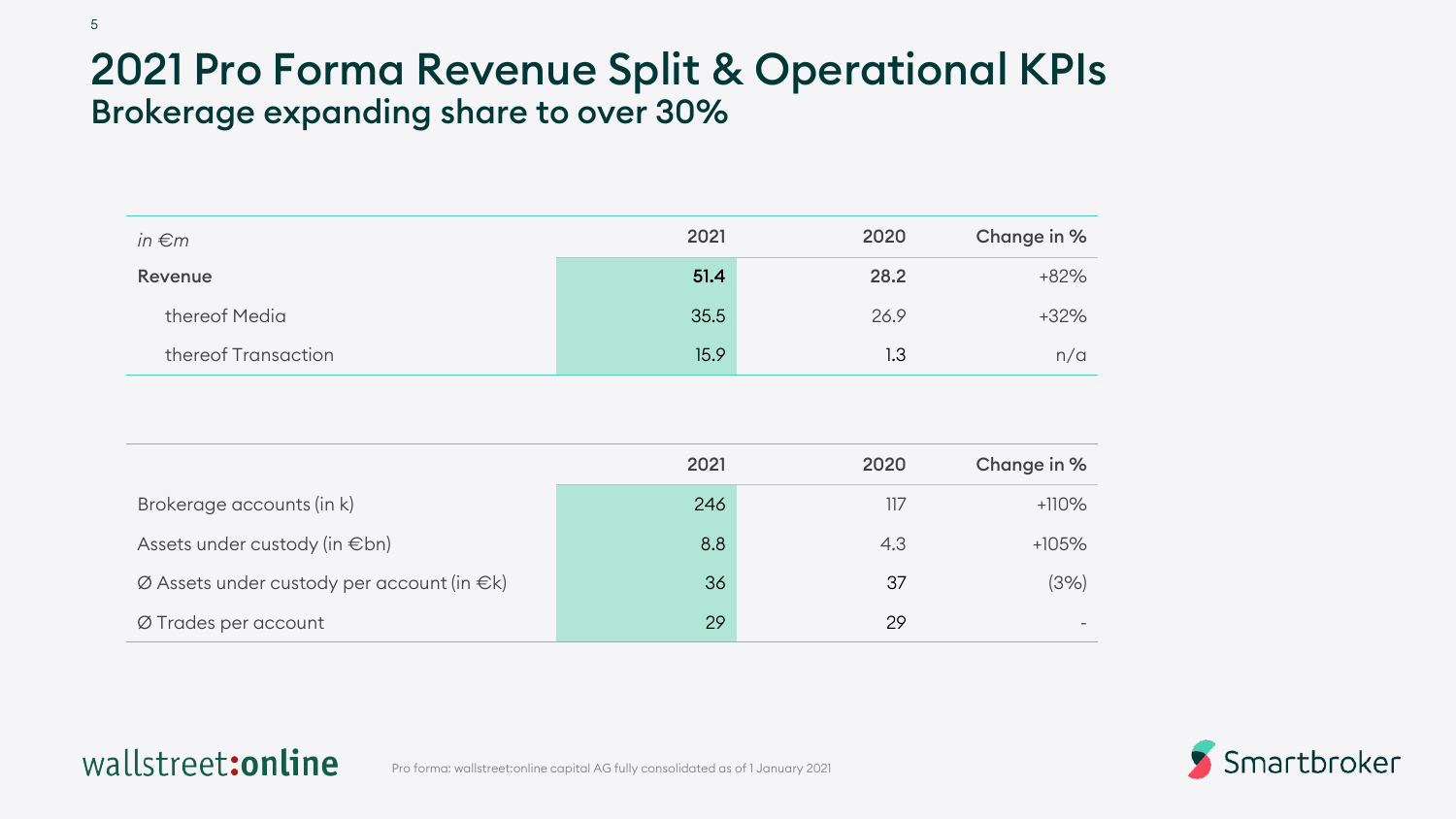# 2021 Pro Forma Expenses

6

Marketing and Personnel are main cost drivers – to expand and support business

| in $\epsilon$ m                                 | 2021   | 2020  | Change in % |
|-------------------------------------------------|--------|-------|-------------|
| Revenue                                         | 51.4   | 28.2  | $+82%$      |
| <b>Other Operating Income</b>                   | 0.9    | 0.3   | +200%       |
| Data & IT Costs                                 | (8.9)  | (5.4) | $+67%$      |
| Marketing                                       | (15.4) | (8.1) | $+90%$      |
| Personnel                                       | (15.8) | (8.0) | $+97%$      |
| Other                                           | (7.7)  | (2.5) | $+227%$     |
| Non-recurring Items                             | (0.5)  | 3.0   | n/a         |
| <b>EBITDA</b>                                   | 3.9    | 7.5   | (48%)       |
| add back/ (deduct): Non-recurring Items         | 0.5    | (3.0) | n/a         |
| <b>Operational EBITDA</b>                       | 4.4    | 4.5   | (2%)        |
| Add back: Smartbroker Customer Acquisition Cost | 13.1   | 7.5   | $+74%$      |
| <b>Operational EBITDA before CAC</b>            | 17.5   | 12.0  | $+45%$      |

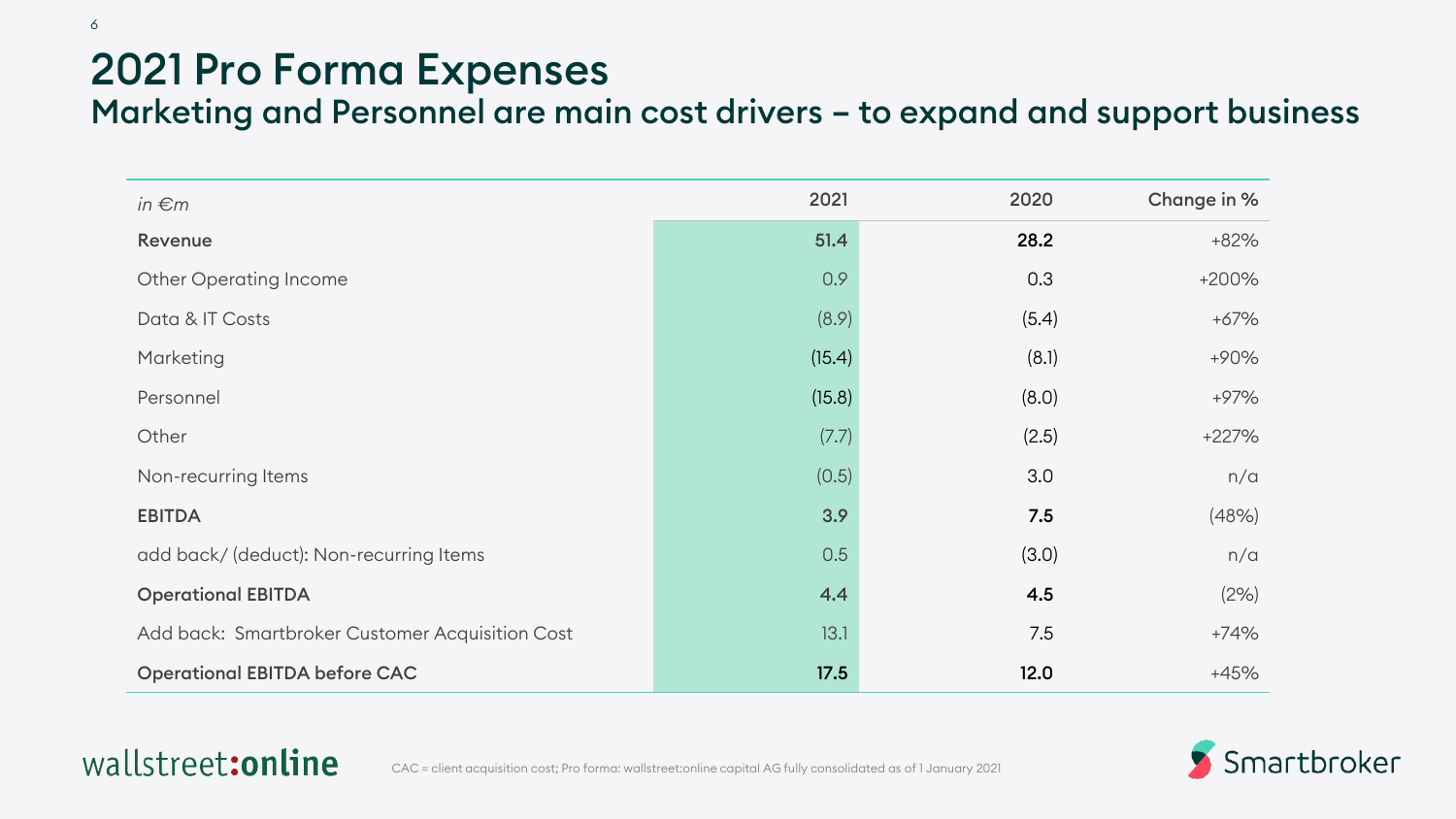# 2021 Consolidated Profit & Loss Highlights (HGB) Increased Investment – Laying the Foundations for Future Expected Growth

| in $\epsilon$ m      | 2021   | 2020   | Change in % |
|----------------------|--------|--------|-------------|
| Revenue              | 48.2   | 28.2   | $+71%$      |
| <b>Cost of Sales</b> | (25.9) | (13.5) | $+92%$      |
| Personnel Expenses   | (12.6) | (8.0)  | $+58%$      |
| Depreciation         | (3.2)  | (2.5)  | $+28%$      |
| <b>EBIT</b>          | 0.3    | 2.0    | (85%)       |
| Profit (Loss)        | (0.5)  | 3.6    | n/a         |

7

wallstreet: online

Smartbroker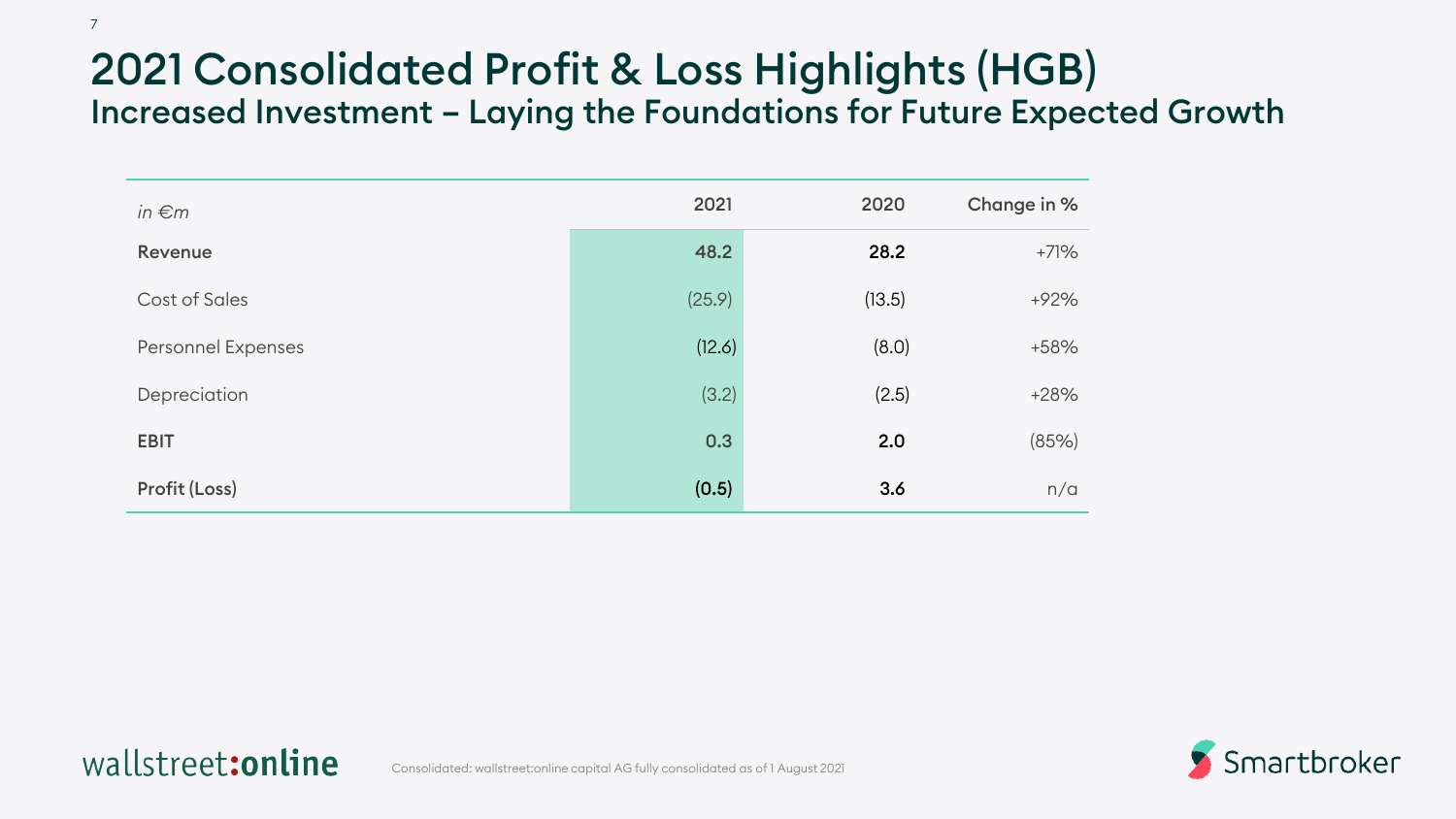# 2021 Consolidated Cash Flow (HGB)

Expansion of client acquisition cost for Smartbroker underlining strategic focus

| in $\epsilon$ m                      | 2021   | 2020  | Change in % |
|--------------------------------------|--------|-------|-------------|
| <b>Operational EBITDA</b>            | 4.4    | 4.5   | (2%)        |
| Change in Working Capital            | 10.4   | (3.7) | n/a         |
| <b>Capital Expenditure</b>           | (18.9) | (0.5) | n/a         |
| <b>Operating Cash Flow</b>           | 13.9   | 1.2   | n/a         |
| of which Smartbroker CAC             | (12.9) | (7.1) | 85%         |
| Non-recurring Items                  | (0.7)  | (0.8) | (13%)       |
| <b>Taxes</b>                         | (0.9)  | (0.8) | 13%         |
| <b>Total Pre-financing Cash Flow</b> | (5.9)  | (0.1) | n/a         |
| <b>Financing Cash Flow</b>           | 17.3   | 4.5   | 284%        |
| <b>Total Cash Flow</b>               | 11.4   | 4.4   | 159%        |
| Cash at the Beginning of the Period  | 14.1   | 9.7   | 45%         |
| Cash at the End of the Period        | 25.5   | 14.1  | 81%         |

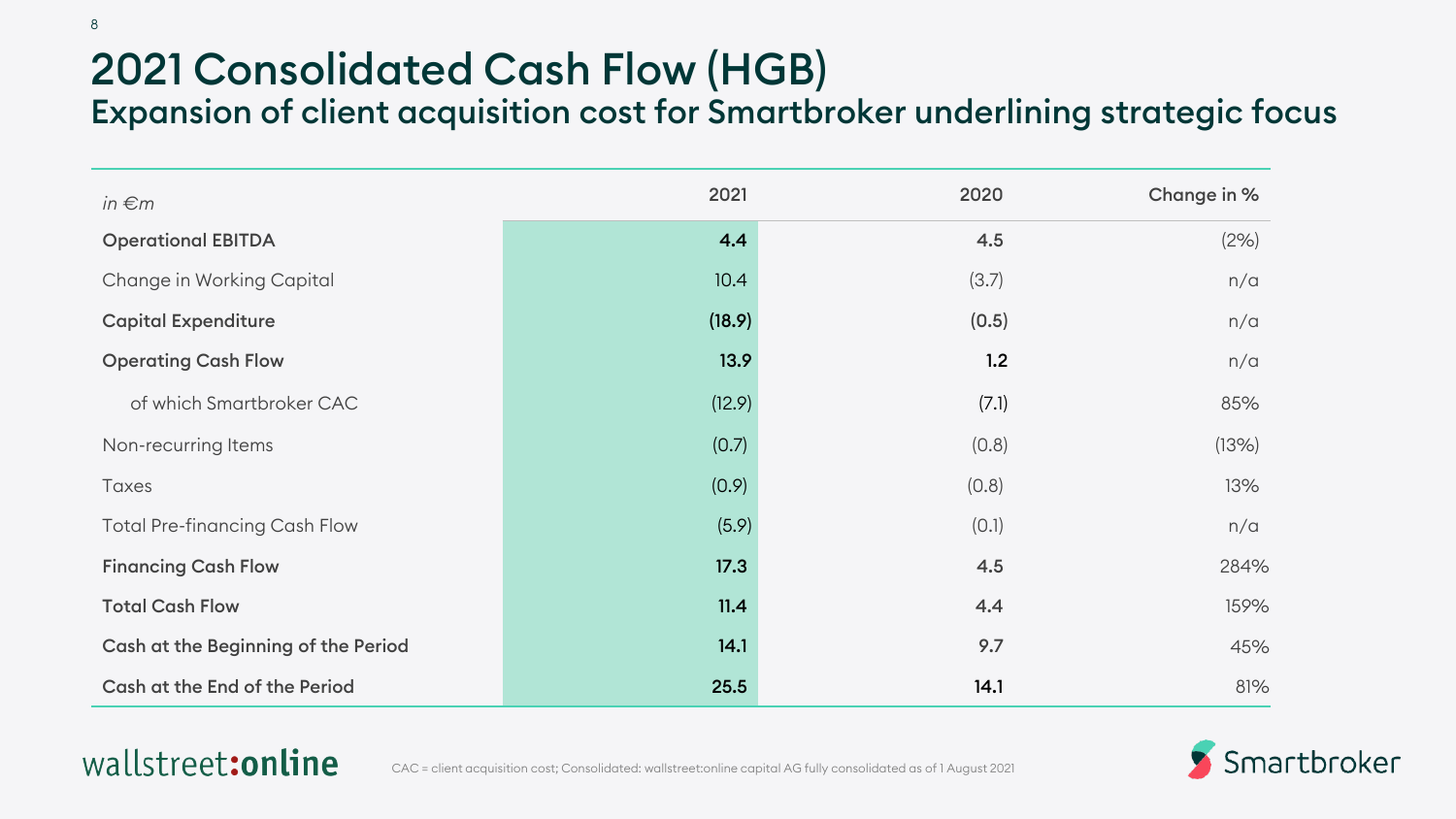# 2021 Consolidated Balance Sheet (HGB)

Cash and equity respectively represent 33% and 66% of balance sheet total

|                          | <b>Assets</b> |            |            |
|--------------------------|---------------|------------|------------|
| in $\epsilon$ m          | 31.12.2021    | 31.12.2020 | % of total |
| <b>Fixed Assets</b>      | 40.6          | 28.8       | 54%        |
| Intangible Assets        | 37.5          | 20.5       | 50%        |
| <b>Tangible Assets</b>   | 0.9           | 0.4        | $1\%$      |
| <b>Financial Assets</b>  | 2.2           | 7.9        | 3%         |
| <b>Current Assets</b>    | 34.4          | 22.0       | 46%        |
| Inventories              | 0.0           | 0.0        |            |
| <b>Trade Receivables</b> | 7.0           | 4.3        | 9%         |
| Other                    | 1.9           | 3.6        | 3%         |
| Cash & Equivalents       | 25.5          | 14.1       | 34%        |
| <b>Prepaid Expenses</b>  | 0.4           | 0.3        | $1\%$      |
| <b>Total Assets</b>      | 75.4          | 51.2       | 100%       |

|                          | <b>Equity &amp; Liabilities</b> |            |            |
|--------------------------|---------------------------------|------------|------------|
| in $\epsilon$ m          | 31.12.2021                      | 31.12.2020 | % of total |
| <b>Equity</b>            | 49.5                            | 30.2       | 64%        |
| Provisions               | 6.1                             | 2.7        | 8%         |
| Financial debt           | 5.7                             | 7.5        | 7%         |
| Trade payables           | 8.9                             | 1.6        | 11%        |
| Other liabilities        | 2.0                             | 6.4        | 2%         |
| Deferred Income          | 2.3                             | 1.7        | 3%         |
| <b>Deferred Taxes</b>    | 0.9                             | 1.0        | $1\%$      |
| <b>Total Liabilities</b> | 75.4                            | 51.2       | 100%       |

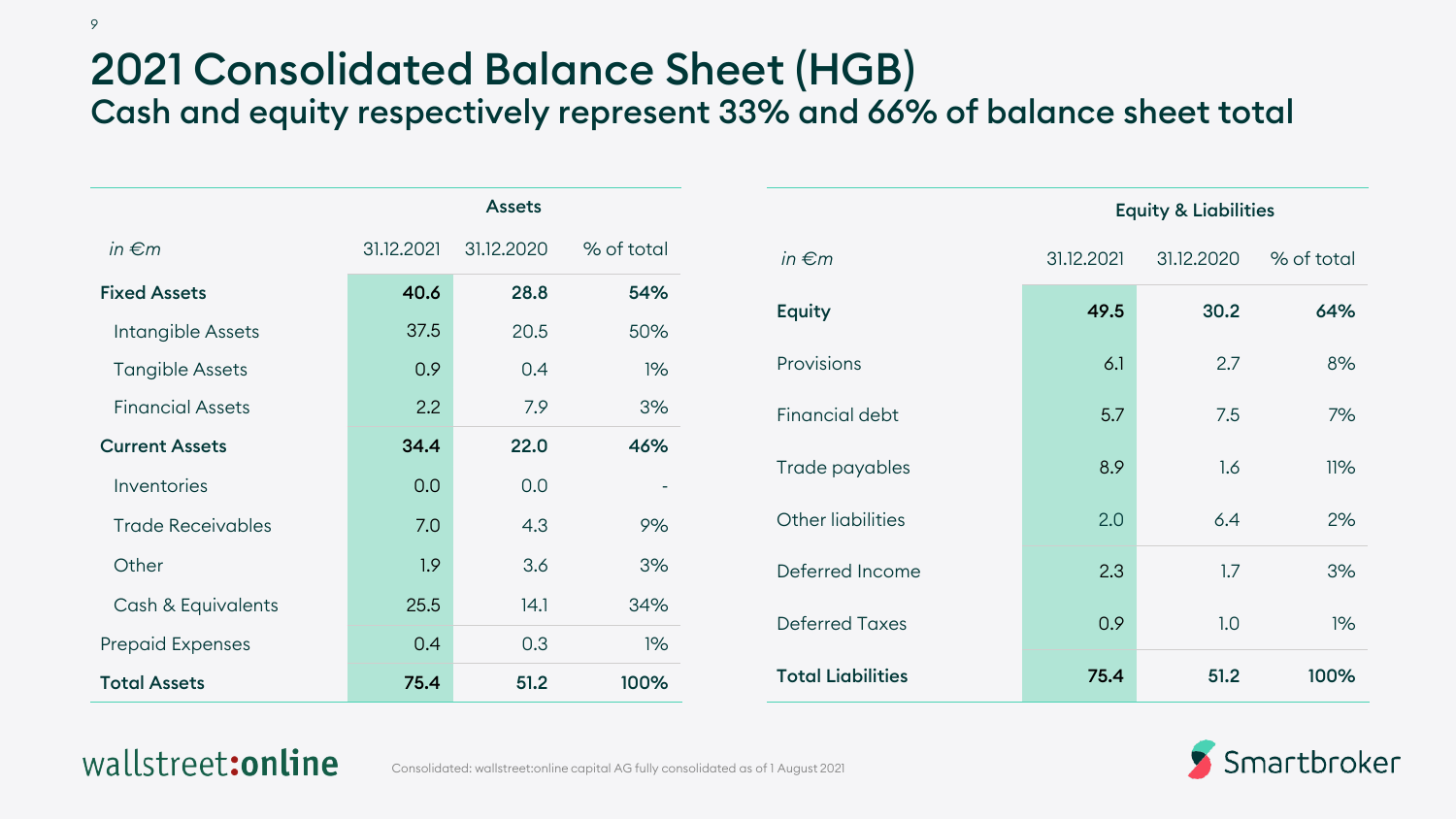## 2022 Financial and Operational Guidance Focusing on the Launch of Smartbroker 2.0

| in $\epsilon$ m                     | 2022F         |
|-------------------------------------|---------------|
| Revenue                             | $62.0 - 67.0$ |
| thereof Media                       | $35.0 - 38.0$ |
| thereof Transaction                 | $27.0 - 29.0$ |
| Operational EBITDA before CAC       | $16.0 - 18.0$ |
| <b>Operational EBITDA after CAC</b> | $10.0 - 12.0$ |

- Expect to launch Smartbroker 2.0 in H2 2022
- Expect to add 55k new brokerage accounts in 2022  $\rightarrow$
- 300k brokerage accounts & assets under custody above €10bn by year-end 2022

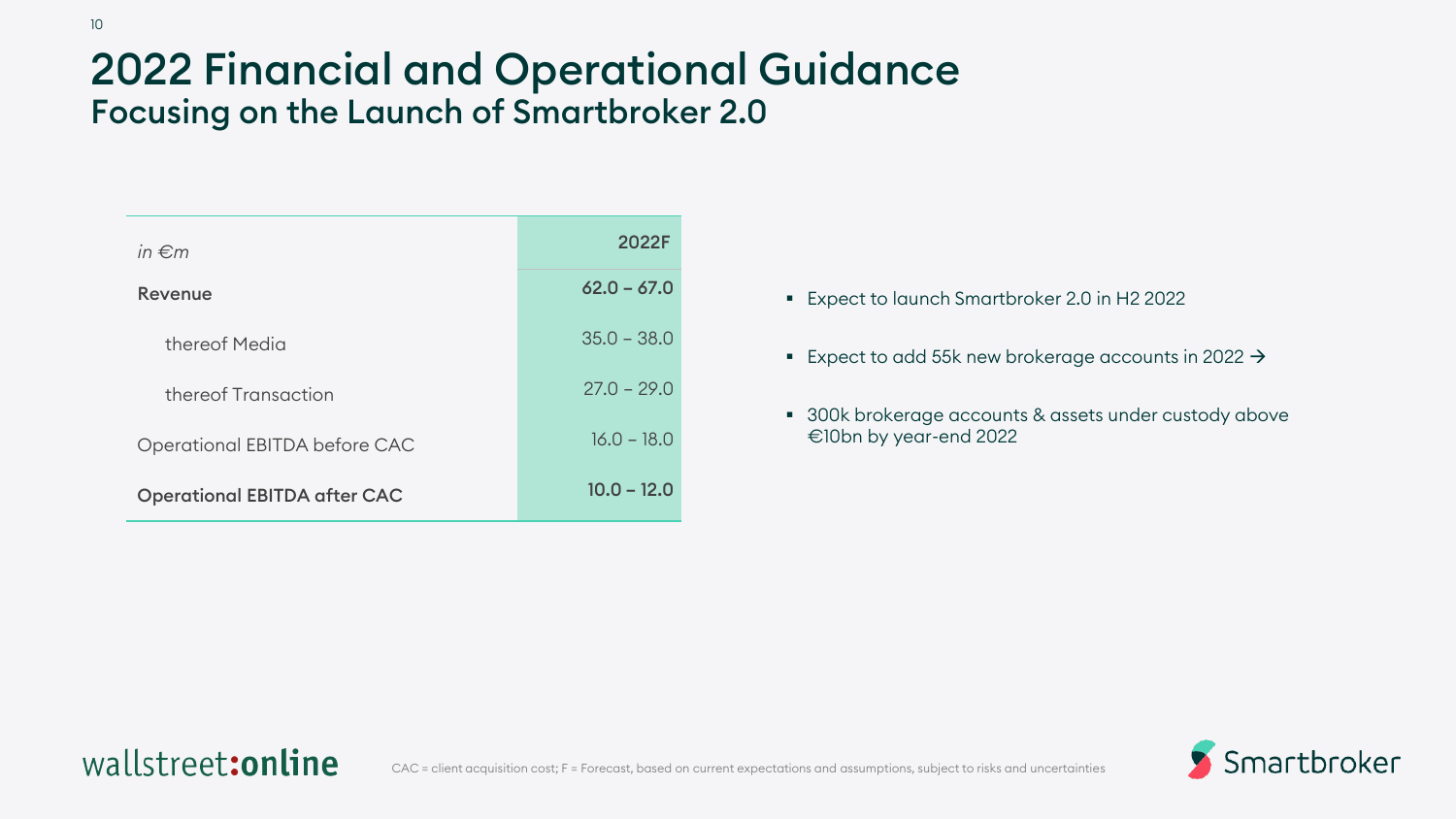## Smartbroker 2.0 Brand New Customer Experience & State-of-the-Art Functionality

- Smartbroker 2.0 to be launched in H2 2022
- Faster service
- **New products:** e.g. selection of crypto currencies
- Smartbroker Cloud Platform
- Integrated customer data and content platform
- New client groups
- Digital ecosystem with well-known fintech companies centred in Berlin

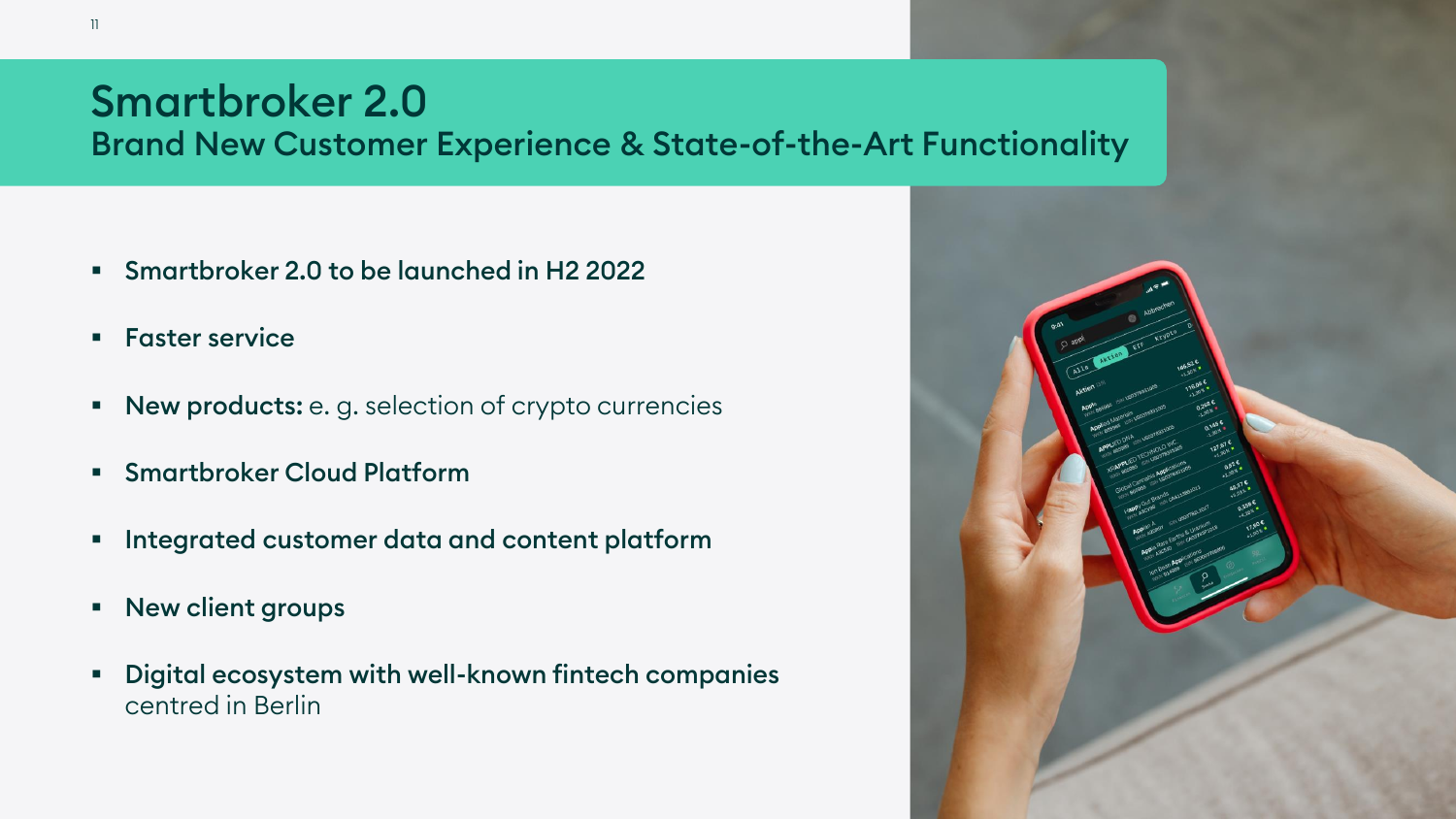## Our Growth Cycle Long-term Value Creation for Our Clients and Our Shareholders



All growth values are 2021 year-over-year; \*Pro forma: wallstreet:online capital AG fully consolidated as of 1 January 2021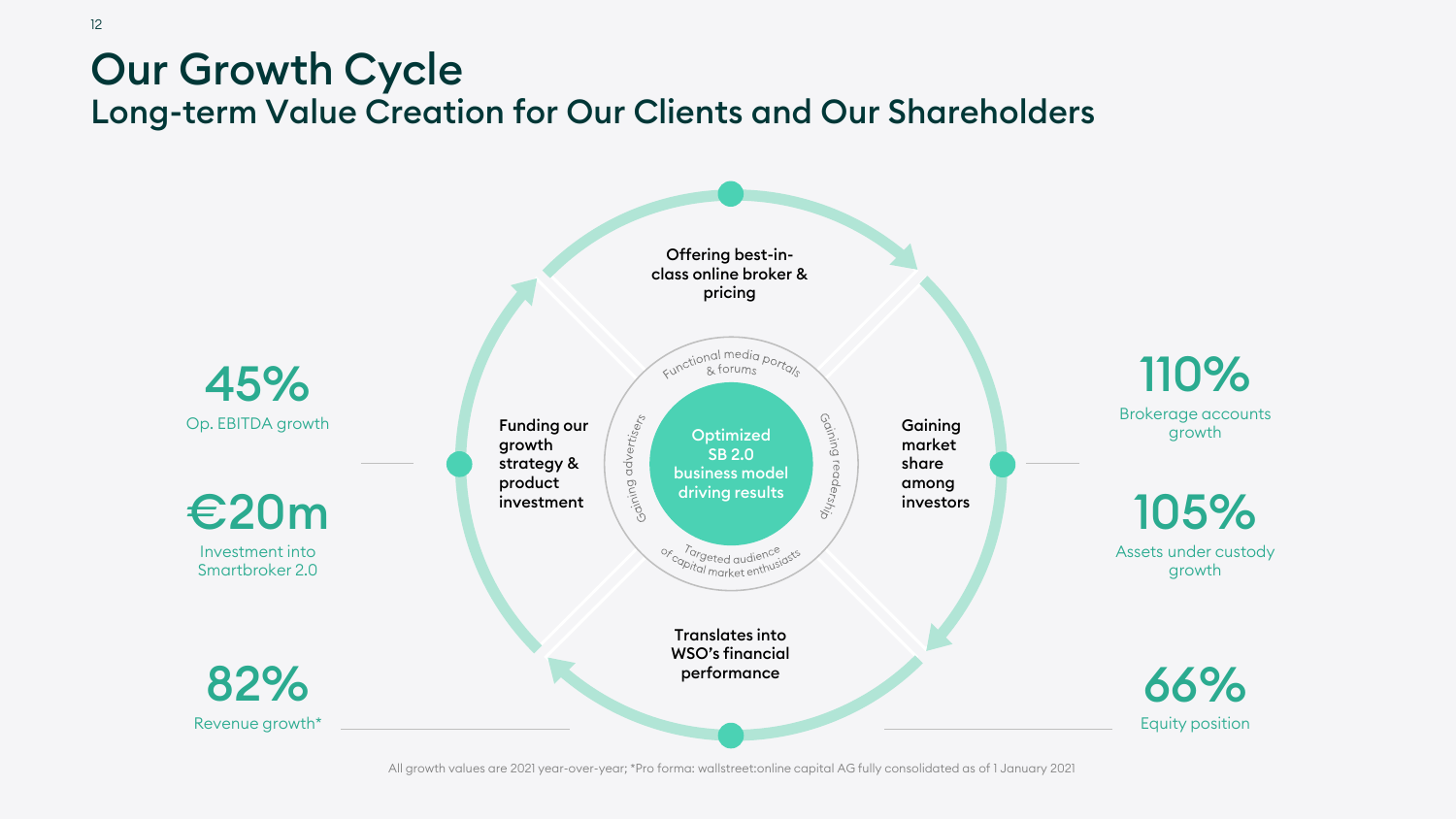#### Investing into Two Main Trends at the Heart of the Digital Transformation



- **Unique Target Operating** Model
- **•** Strong Operational and Financial Momentum
- **EUR 7 Trillion**  $(7 \times 10^{12})$ Market Growing at 6% p.a. for the Brokerage Business Alone
- Best Positioned for Material Market Share Gain
- Well -defined Product Roadmap to Monetise **Opportunities**
- **E** State-of-the-Art Technology Roll -Out
- **EXEC** Ample long-term Growth Avenues